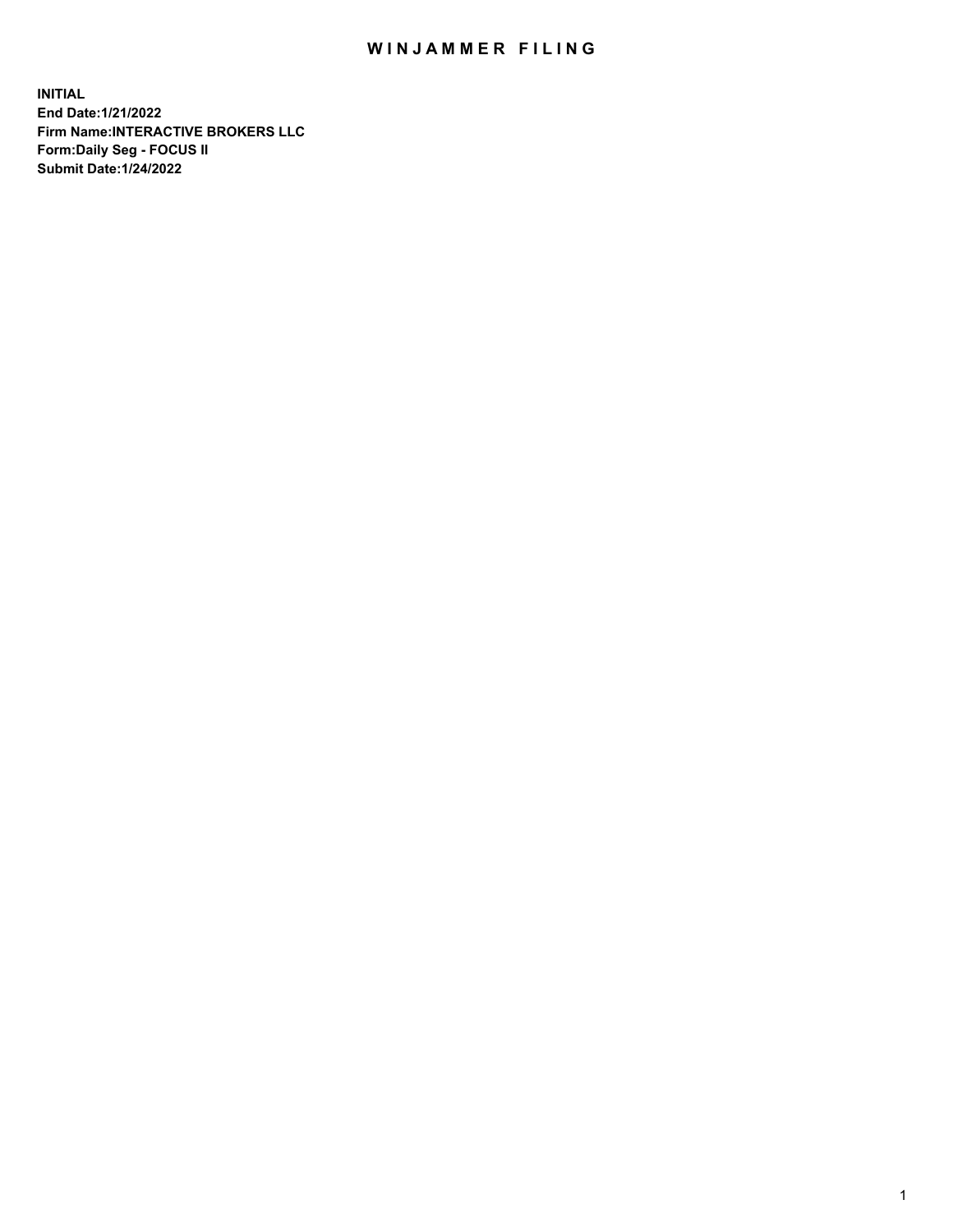**INITIAL End Date:1/21/2022 Firm Name:INTERACTIVE BROKERS LLC Form:Daily Seg - FOCUS II Submit Date:1/24/2022 Daily Segregation - Cover Page**

| Name of Company                                                                                                                                                                                                                                                                                                               | <b>INTERACTIVE BROKERS LLC</b>                                                                  |  |
|-------------------------------------------------------------------------------------------------------------------------------------------------------------------------------------------------------------------------------------------------------------------------------------------------------------------------------|-------------------------------------------------------------------------------------------------|--|
| <b>Contact Name</b>                                                                                                                                                                                                                                                                                                           | James Menicucci                                                                                 |  |
| <b>Contact Phone Number</b>                                                                                                                                                                                                                                                                                                   | 203-618-8085                                                                                    |  |
| <b>Contact Email Address</b>                                                                                                                                                                                                                                                                                                  | jmenicucci@interactivebrokers.c<br><u>om</u>                                                    |  |
| FCM's Customer Segregated Funds Residual Interest Target (choose one):<br>a. Minimum dollar amount: ; or<br>b. Minimum percentage of customer segregated funds required:% ; or<br>c. Dollar amount range between: and; or<br>d. Percentage range of customer segregated funds required between:% and%.                        | $\overline{\mathbf{0}}$<br>$\overline{\mathbf{0}}$<br>155,000,000 245,000,000<br>0 <sub>0</sub> |  |
| FCM's Customer Secured Amount Funds Residual Interest Target (choose one):<br>a. Minimum dollar amount: ; or<br>b. Minimum percentage of customer secured funds required:%; or<br>c. Dollar amount range between: and; or<br>d. Percentage range of customer secured funds required between:% and%.                           | $\overline{\mathbf{0}}$<br>$\overline{\mathbf{0}}$<br>80,000,000 120,000,000<br>0 <sub>0</sub>  |  |
| FCM's Cleared Swaps Customer Collateral Residual Interest Target (choose one):<br>a. Minimum dollar amount: ; or<br>b. Minimum percentage of cleared swaps customer collateral required:%; or<br>c. Dollar amount range between: and; or<br>d. Percentage range of cleared swaps customer collateral required between:% and%. | $\overline{\mathbf{0}}$<br>$\overline{\mathbf{0}}$<br>0 <sub>0</sub><br>0 <sub>0</sub>          |  |

Attach supporting documents CH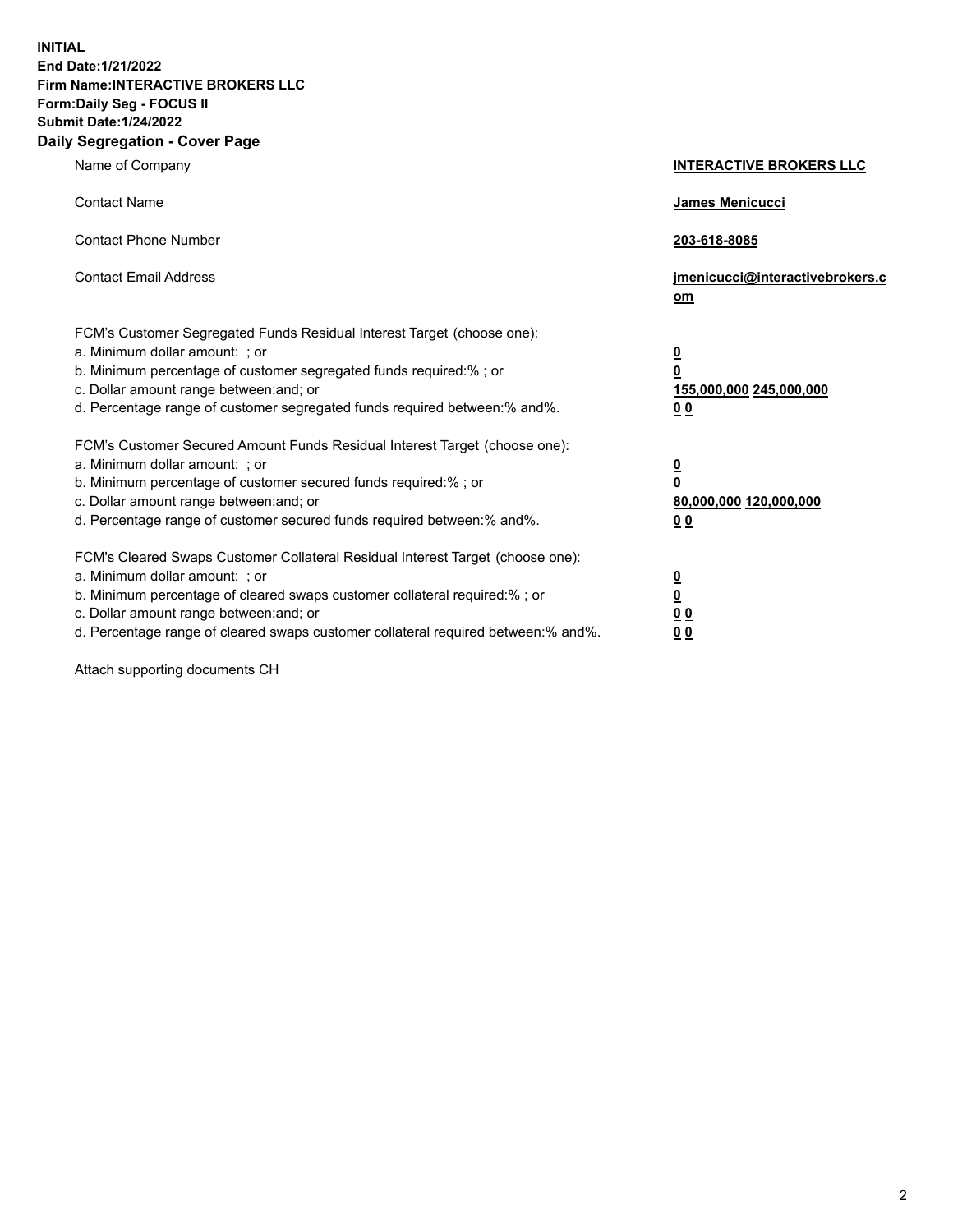**INITIAL End Date:1/21/2022 Firm Name:INTERACTIVE BROKERS LLC Form:Daily Seg - FOCUS II Submit Date:1/24/2022 Daily Segregation - Secured Amounts**

## Foreign Futures and Foreign Options Secured Amounts Amount required to be set aside pursuant to law, rule or regulation of a foreign government or a rule of a self-regulatory organization authorized thereunder **0** [7305] 1. Net ledger balance - Foreign Futures and Foreign Option Trading - All Customers A. Cash **412,403,687** [7315] B. Securities (at market) **0** [7317] 2. Net unrealized profit (loss) in open futures contracts traded on a foreign board of trade **80,932,151** [7325] 3. Exchange traded options a. Market value of open option contracts purchased on a foreign board of trade **121,518** [7335] b. Market value of open contracts granted (sold) on a foreign board of trade **-15,609** [7337] 4. Net equity (deficit) (add lines 1. 2. and 3.) **493,441,747** [7345] 5. Account liquidating to a deficit and account with a debit balances - gross amount **6,363** [7351] Less: amount offset by customer owned securities **0** [7352] **6,363** [7354] 6. Amount required to be set aside as the secured amount - Net Liquidating Equity Method (add lines 4 and 5) **493,448,110** [7355] 7. Greater of amount required to be set aside pursuant to foreign jurisdiction (above) or line 6. **493,448,110** [7360] FUNDS DEPOSITED IN SEPARATE REGULATION 30.7 ACCOUNTS 1. Cash in banks A. Banks located in the United States **83,677,895** [7500] B. Other banks qualified under Regulation 30.7 **0** [7520] **83,677,895** [7530] 2. Securities A. In safekeeping with banks located in the United States **299,437,500** [7540] B. In safekeeping with other banks qualified under Regulation 30.7 **0** [7560] **299,437,500** [7570] 3. Equities with registered futures commission merchants A. Cash **0** [7580] B. Securities **0** [7590] C. Unrealized gain (loss) on open futures contracts **0** [7600] D. Value of long option contracts **0** [7610] E. Value of short option contracts **0** [7615] **0** [7620] 4. Amounts held by clearing organizations of foreign boards of trade A. Cash **0** [7640] B. Securities **0** [7650] C. Amount due to (from) clearing organization - daily variation **0** [7660] D. Value of long option contracts **0** [7670] E. Value of short option contracts **0** [7675] **0** [7680] 5. Amounts held by members of foreign boards of trade A. Cash **250,835,258** [7700] B. Securities **0** [7710] C. Unrealized gain (loss) on open futures contracts **-1,912,107** [7720] D. Value of long option contracts **121,518** [7730] E. Value of short option contracts **-15,609** [7735] **249,029,060** [7740] 6. Amounts with other depositories designated by a foreign board of trade **0** [7760] 7. Segregated funds on hand **0** [7765] 8. Total funds in separate section 30.7 accounts **632,144,455** [7770] 9. Excess (deficiency) Set Aside for Secured Amount (subtract line 7 Secured Statement Page 1 from Line 8) **138,696,345** [7380] 10. Management Target Amount for Excess funds in separate section 30.7 accounts **80,000,000** [7780] 11. Excess (deficiency) funds in separate 30.7 accounts over (under) Management Target **58,696,345** [7785]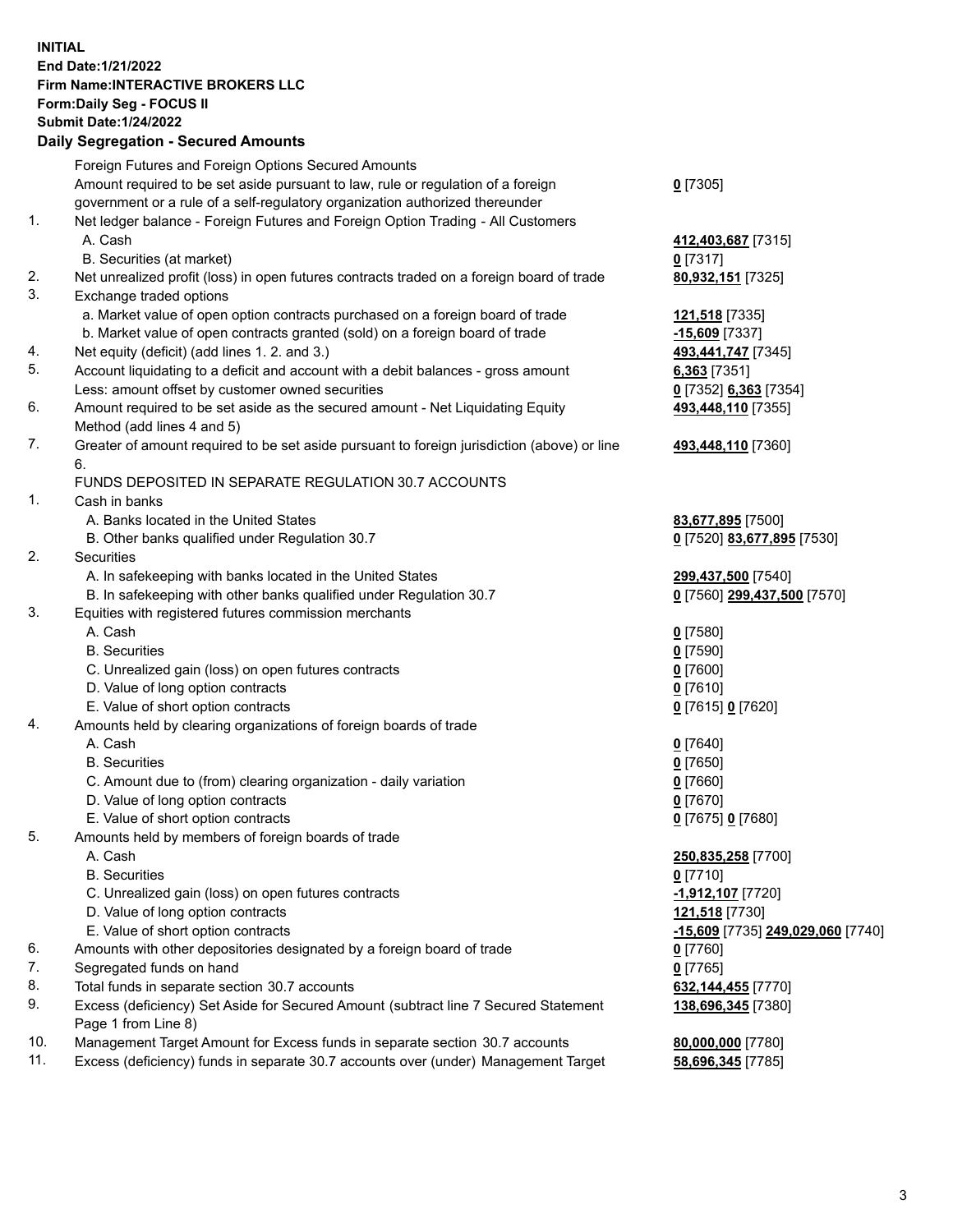**INITIAL End Date:1/21/2022 Firm Name:INTERACTIVE BROKERS LLC Form:Daily Seg - FOCUS II Submit Date:1/24/2022 Daily Segregation - Segregation Statement** SEGREGATION REQUIREMENTS(Section 4d(2) of the CEAct) 1. Net ledger balance A. Cash **7,689,027,086** [7010] B. Securities (at market) **0** [7020] 2. Net unrealized profit (loss) in open futures contracts traded on a contract market **144,055,849** [7030] 3. Exchange traded options A. Add market value of open option contracts purchased on a contract market **742,092,999** [7032] B. Deduct market value of open option contracts granted (sold) on a contract market **-752,794,153** [7033] 4. Net equity (deficit) (add lines 1, 2 and 3) **7,822,381,781** [7040] 5. Accounts liquidating to a deficit and accounts with debit balances - gross amount **1,046,950** [7045] Less: amount offset by customer securities **0** [7047] **1,046,950** [7050] 6. Amount required to be segregated (add lines 4 and 5) **7,823,428,731** [7060] FUNDS IN SEGREGATED ACCOUNTS 7. Deposited in segregated funds bank accounts A. Cash **796,392,815** [7070] B. Securities representing investments of customers' funds (at market) **4,820,898,750** [7080] C. Securities held for particular customers or option customers in lieu of cash (at market) **0** [7090] 8. Margins on deposit with derivatives clearing organizations of contract markets A. Cash **1,984,372,679** [7100] B. Securities representing investments of customers' funds (at market) **542,505,343** [7110] C. Securities held for particular customers or option customers in lieu of cash (at market) **0** [7120] 9. Net settlement from (to) derivatives clearing organizations of contract markets **-73,153,770** [7130] 10. Exchange traded options A. Value of open long option contracts **742,092,999** [7132] B. Value of open short option contracts **-752,794,153** [7133] 11. Net equities with other FCMs A. Net liquidating equity **0** [7140] B. Securities representing investments of customers' funds (at market) **0** [7160] C. Securities held for particular customers or option customers in lieu of cash (at market) **0** [7170] 12. Segregated funds on hand **0** [7150] 13. Total amount in segregation (add lines 7 through 12) **8,060,314,663** [7180] 14. Excess (deficiency) funds in segregation (subtract line 6 from line 13) **236,885,932** [7190] 15. Management Target Amount for Excess funds in segregation **155,000,000** [7194]

16. Excess (deficiency) funds in segregation over (under) Management Target Amount Excess

**81,885,932** [7198]